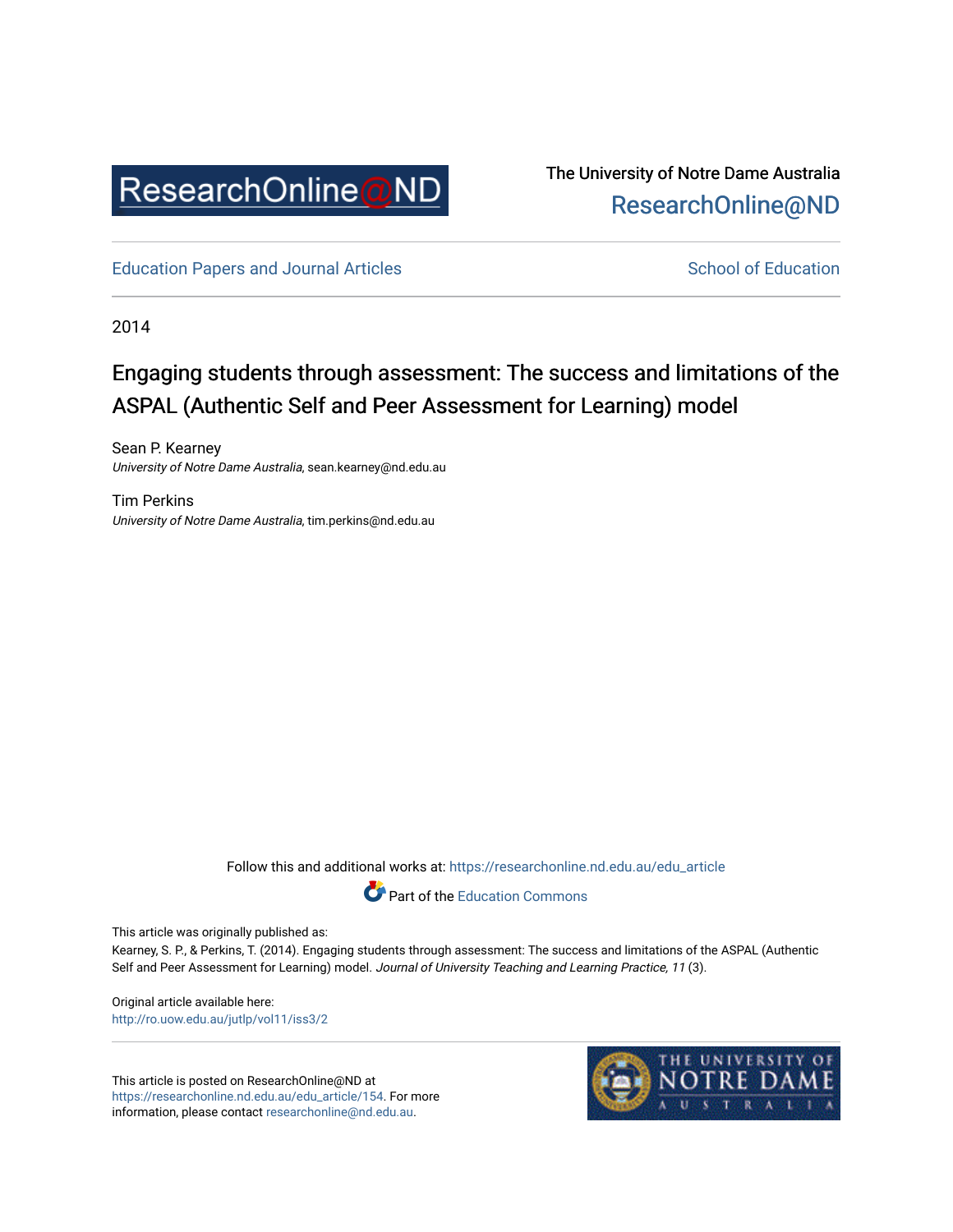**This article was originally published in the** *Journal of University Teaching & Learning Practice***, available at: http://ro.uow.edu.au/jutlp/vol11/iss3/2**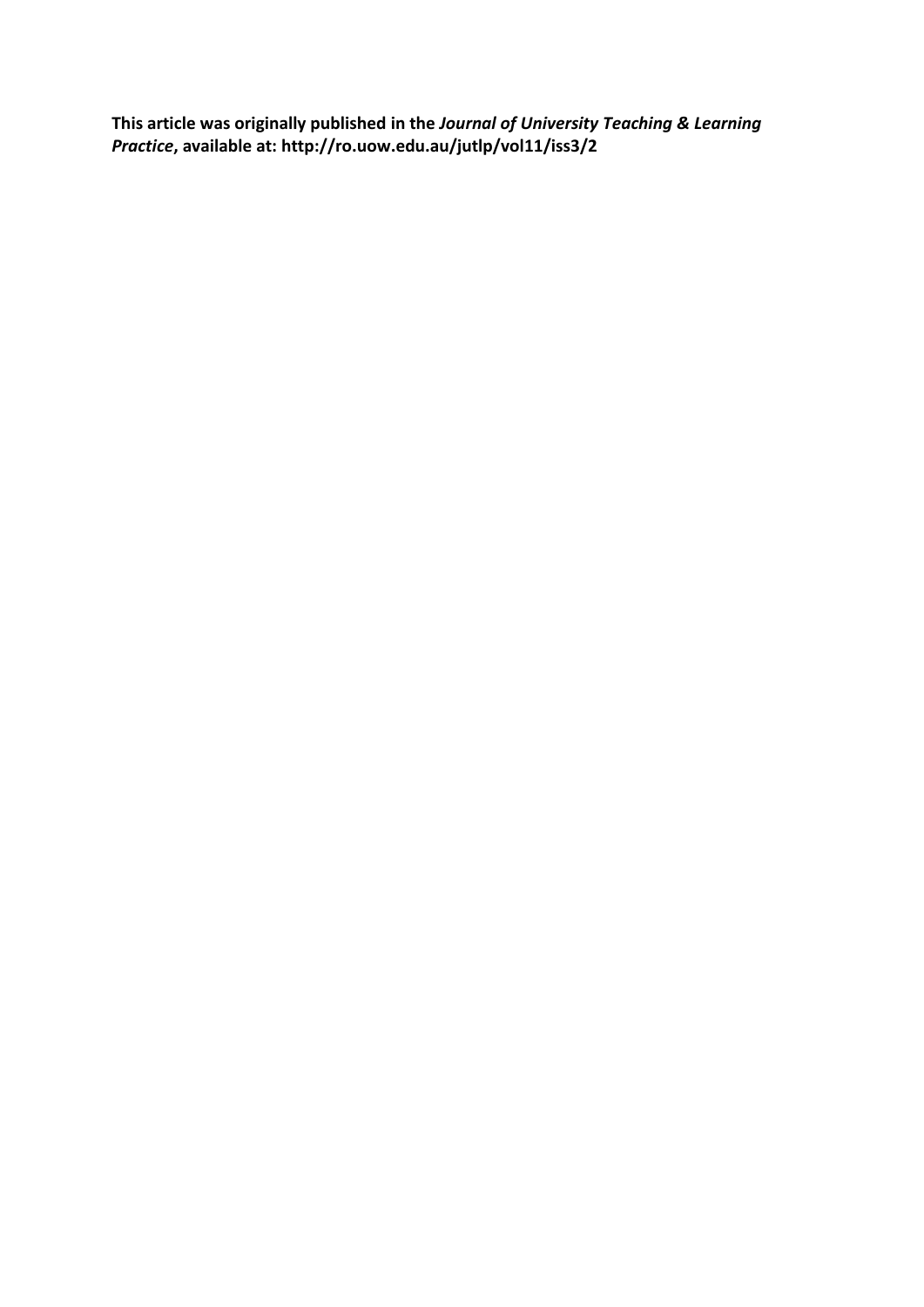# Engaging Students through Assessment: The Success and Limitations of the ASPAL (Authentic Self and Peer Assessment for Learning) Model.

### **Abstract**

In 2011 the authors created a model of self- and peer-assessment known as Authentic Self and Peer Assessment for Learning (ASPAL) in an attempt to better engage seemingly disengaged students in their undergraduate coursework. The model focuses on authentic assessment tasks and engages students by involving them in every step of the process from the creation of the criteria on which they will be marked, through to providing exemplars of work, pilot marking and providing peer feedback. This article examines the ASPAL process with regard to whether or not the students are better engaged in their studies as a result of taking part in this process.

Although the results are not definitive, the present study shows that the majority of students who undertook the process found it beneficial and were open to try it again. This article seeks to open a discussion as to the capacity for a specific model of self- and peer-assessment to better engage students in their learning and discern the reasons why students found the model engaging so as to better inform future applications of the model and how it can be applied to a wider audience.

#### **Keywords**

Engagement, Assessment, Higher education, Authentic Learning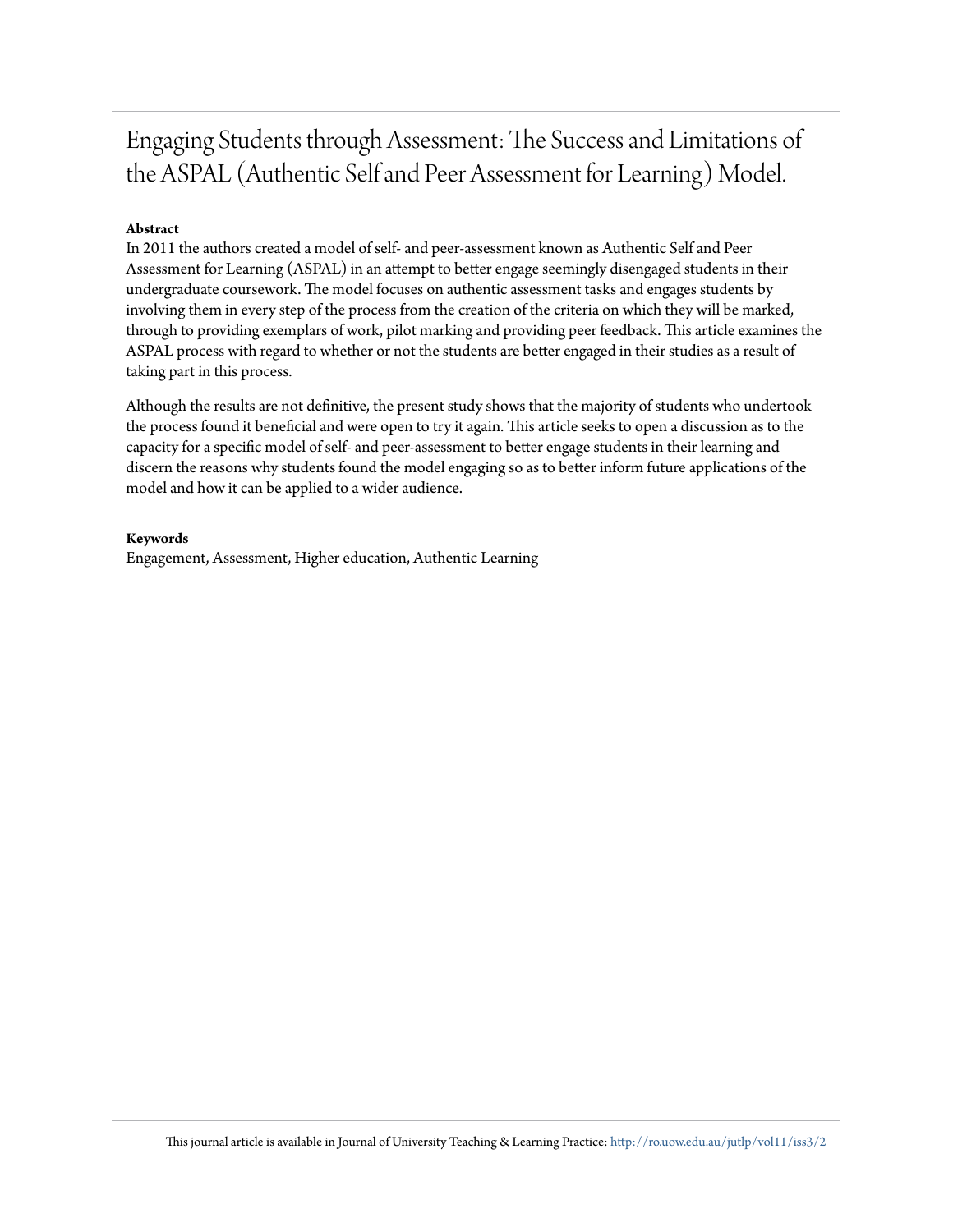## **Introduction**

Universities are under increasing pressure to better meet the needs of their students and prepare them for the economic realities of the  $21<sup>st</sup>$  century. Universities have been criticised for depersonalising education and not meeting the needs of their students (Tae 2009). The depersonalisation of learning is linked to the level of student engagement, which has been shown to be an indicator of student success in tertiary study (Brint, Cantwell & Hanneman 2008). Depersonalising learning and the consequent lack of engagement can be seen as illustrating a lack of dedication to student learning on the part of the educator, the student and the university itself. Improving the undergraduate academic experience is something that educators can influence through classroom interactions; therefore, the efforts of this study have been focussed on classroom practices of assessment. This article seeks to illustrate that major determinants of academic engagement are autonomy in students' learning and the authentic nature of the tasks assigned, so that students can readily identify the value of their learning beyond the classroom. According to Brint et al., "existing cultures of engagement may not be sufficient to meet the challenges of creativity and productivity in the  $21<sup>st</sup>$  century" (2008, p. 398); the implementation of the ASPAL (Authentic Self and Peer Assessment for Learning) model of assessment presupposes that the application of authenticity in assessment and learning can meet the needs of the  $21<sup>st</sup>$ . century graduate, and may help to challenge these "existing cultures".

Traditionally in higher education, Graff states, "our assumption has been that most students will not learn what we teach them, that given human nature this is to be expected, and that ultimately this is not our problem" (2009, p.160). Traditional forms of assessment focus on scientific principles that seek to be objective and are seen to be separate from learning and built on uniformity and fairness (Shepard 2000). Traditional tests, meaningless essays and research projects that do not have significance outside of the classroom reinforce surface learning and memorisation (Gardner 1997). Boud's extensive work on assessment has found that it drives student learning (Boud & Holmes 1981; Boud 1990, 2000; Boud & Falchikov 2006; Boud & Associates 2010). This article contends that by incorporating authentic assessment tasks and involving students in the process of assessment, in this case through ASPAL, we can better engage them in their coursework and better prepare them for the world outside the classroom.

As many universities are seeking to improve the student experience by revising their assessment practices (James, McInnis & Devlin 2002), this article presents findings from the implementation of a new model of assessment at the University of Notre Dame Australia, in Sydney. The model was developed to increase students' engagement through co-creating authentic assessment tasks that seek to encourage collaboration and critical thinking, improve judgement and allow learners to become active participants in the assessment process. The ASPAL process and the similar Authentic Assessment for Sustainable Learning model have been described in detail in previous papers (e.g. Kearney & Perkins 2011; Kearney 2012). The premise of the ASPAL process is that the task assigned to students before they undertake the process must be authentic in nature; that is, it must have a direct correlation or relevance to the students' professional world outside of the classroom. Authentic assessment tasks inevitably encourage learning that has applicability outside of the classroom, which makes the learning sustainable.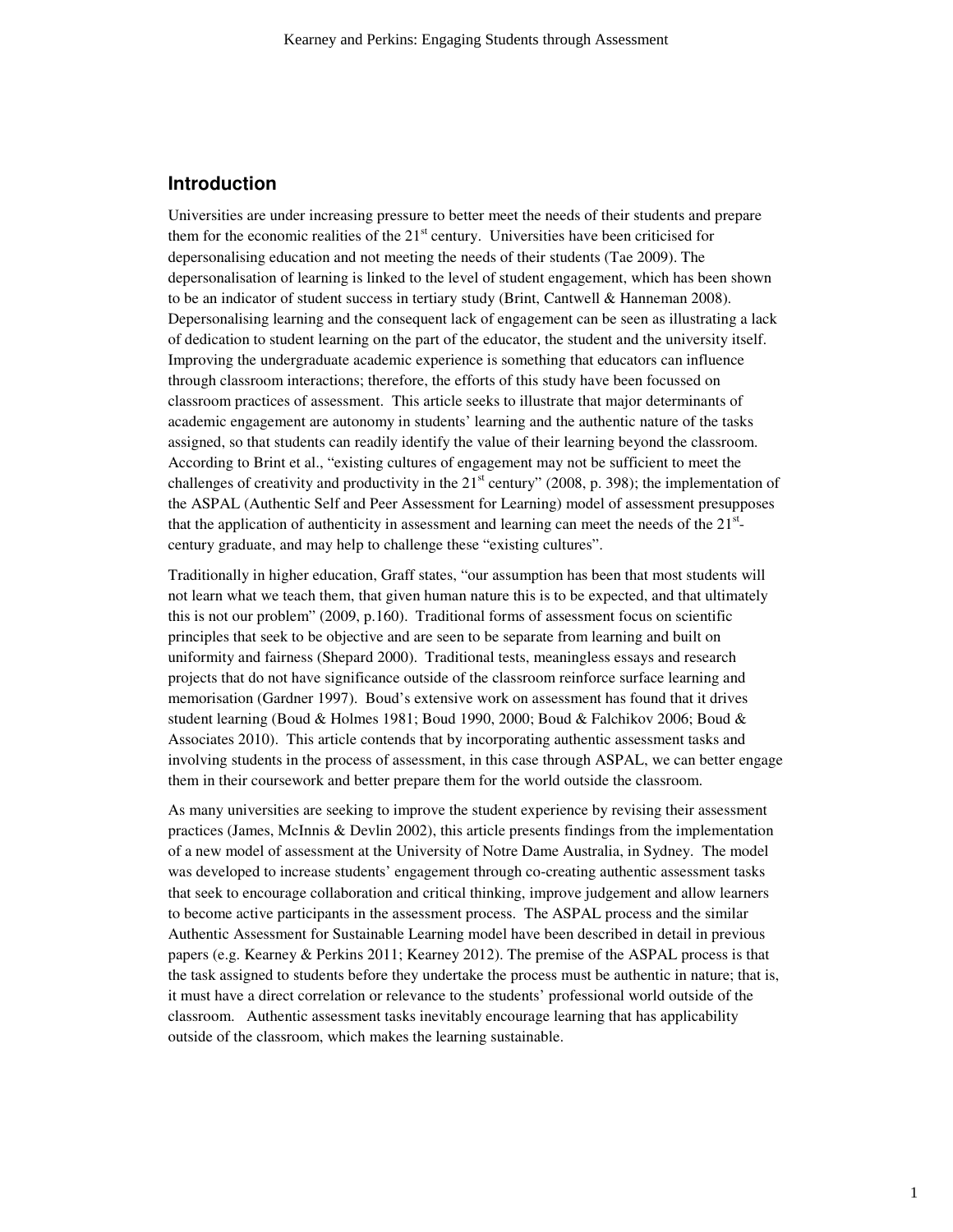## **Literature Review**

#### *Engagement*

Engagement in formal education at any level is the one of the educator's most essential, yet complicated, tasks. There seems to be a consensus in the literature that engagement is multifaceted and hard to define (Atweh, Bland, Carrington & Cavanaugh 2008; Fredricks, Blumenfeld & Paris 2004; Sheppard 2011). Engagement has been conceptualised in various ways by various authors. In their review of the literature on engagement, Fredricks and colleagues (2004) divided engagement into three categories: emotional, behavioural and cognitive. In contrast, Skinner, Kindermann and Furrer (2009) differentiate engagement from students' disaffection in an attempt to better understand what is meant by the term. This article strives to navigate and transcend these traditional debates by adopting an operational definition based on motivational theory (Deci & Ryan 1985), to focus on academic engagement. Therefore, for the purpose of this article, engagement is defined as the emotional and behavioural motivations of students to be actively involved in the academic experience.

Considerable attention has been directed for over 20 years toward the improvement of undergraduate experience in higher education (Association of American Colleges 1985; Chickering & Gamson 1987). However, in recent years many institutions have begun to shift their focus, acknowledging engagement as an integral aspect of the learning experience, rather than considering it to be a result of learning (Brint, Cantwell & Hanneman 2008; Rimer 2007). Although it is becoming commonplace for institutions to recognise the importance of engagement in higher education, it is equally as important to acknowledge that the lack of engagement currently being experienced is not unique in the current generation, nor is it explicitly caused by any one factor; rather, this is a struggle that has been ongoing in education at varying levels for many years. In reporting students' experiences at Harvard in the early 20<sup>th</sup> century, Horrowitz (1987) says:

Undergraduates at Harvard condemned with a long list of negatives those students who tried to gain teachers' approval. They labelled such behaviour with the terms "bootlick," "coax," "fish," or "baum".... It was sticking your neck out if you spoke up in class and answered a professor's question to the group as a whole. It was likewise regarded as bad form to do reading for the course above and beyond the assignment and to let that be known (p.35, quoted in Stake 1998, p.399).

The idea of the importance of engaging students and the seriousness with which it has received attention and focus in recent years can be seen by the growing number of universities participating in the National Survey of Student Engagement (NSSE) and the efforts at many of the United States' leading research universities to refocus their efforts on teaching, rather than simply research (Rimer 2007).

The National Survey of Student Engagement (NSSE), the primary instrument used in the United States to measure student engagement at the tertiary level, encompasses five dimensions: (1) active/collaborative learning; (2) student-faculty contact; (3) level of academic challenge; (4) enriching educational experiences; and (5) supportive campus environment. While the NSSE and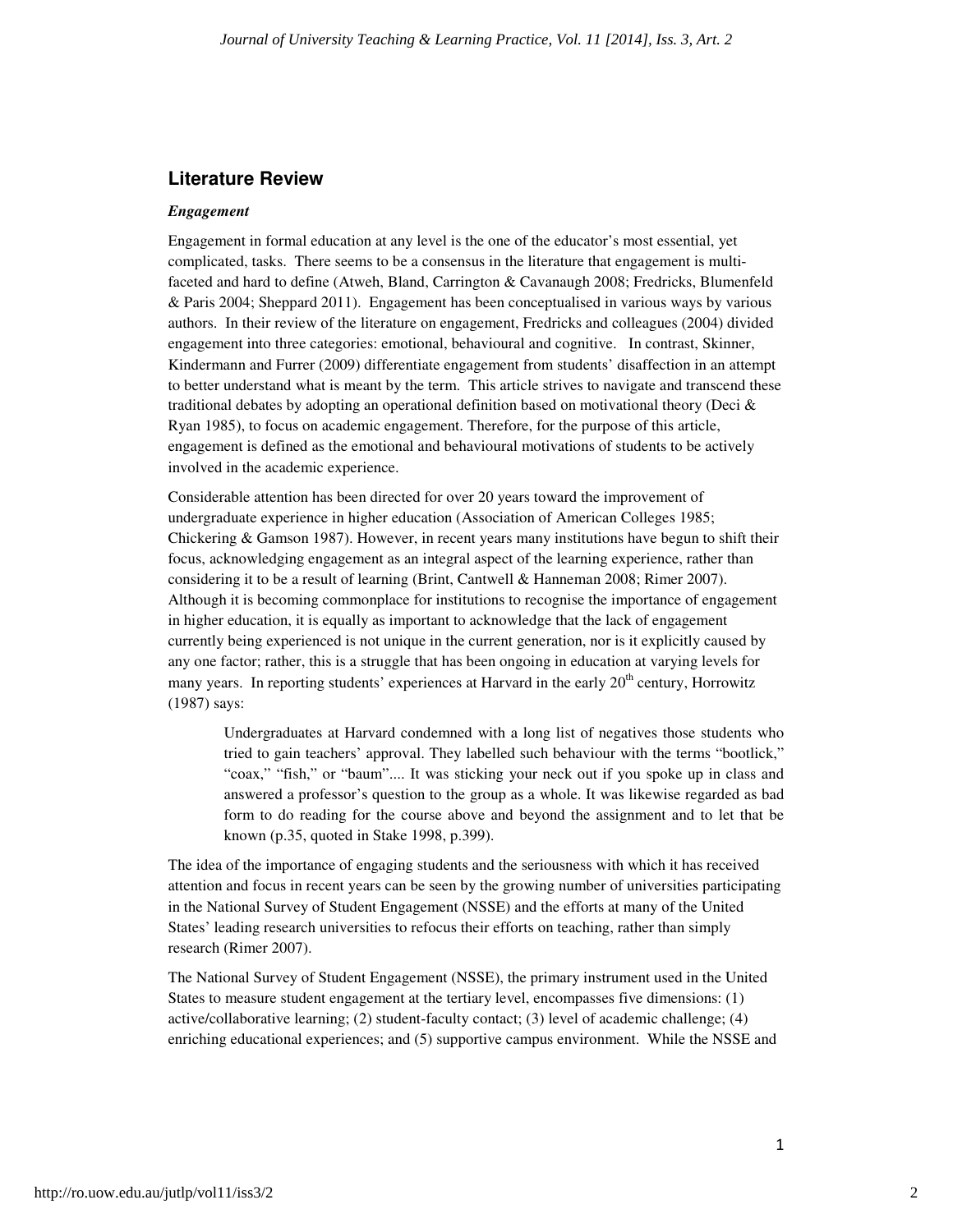its predecessor, the College Student Experiences Questionnaire, have been the predominant instruments to measure student engagement, the five dimensions that the NSSE uses as the conceptual basis of engagement have become a matter of consideration in recent years (Stake 1998). Whether the NSSE's dimensions of engagement are accepted or universities look to other methods to define and measure engagement is not addressed in the current study; rather the emphasis is the question of whether incorporating new forms of self- and peer assessment in undergraduate teacher-education courses can improve engagement from the students' perspective. However, since the NSSE is the preeminent tool by which engagement is measured in higher education in the United States, this article will use the five dimensions of the NSSE framework to evaluate the ASPAL process. It should be noted, though, that the foundational principles of this project and its relation to engagement were not originally based on the NSSE framework, but on the Australian Learning and Teaching Council's project *Assessment Futures*, led by Boud and Associates (2010), and on a comprehensive literature review, which resulted in the operational definition put forth in this article. The implementation of this model paralleled four of the five NSSE dimensions of engagement: active and collaborative learning; student-faculty contact; enriching the educational experience; and level of academic challenge. While it is envisaged that these assessment models have some capacity to help promote a supportive campus environment, this dimension was found to be too broad to be notably affected by the small population of students who took part in this research.

#### **Authentic Assessment**

The idea of authentic and sustainable assessment is one that focusses on assessment tasks that have applicability to the world outside the classroom, and that foster autonomous learning. Sustainable assessment has been described by Boud (2000) as "the knowledge, skills and predispositions that underpin lifelong learning activities" (p.151); moreover, it reflects the ideals of sustainable learning. The implementation of the ASPAL process endeavours to meet the needs of the present without compromising students' ability to meet their own future learning needs by encouraging collaboration and engagement to achieve sustainable learning.

Research has shown strong links between the implementation of authentic assessment and highquality learning (Brown, Collins & Duguid 1989; Darling-Hammond & Snyder 2000; Ridley & Stern 1998). The use and implementation of authentic assessment has two significant features: it has the ability to re-engage students in the development of content-based knowledge through strengthened links with the outside world; and it has the capacity to enhance student learning through the provision of skills such as critical thinking and creativity (Darling-Hammond  $\&$ Snyder 2000).

For most students, assessment is the most important aspect of their coursework (Lamprianou  $\&$ Athanasou 2009; James et al. 2002). Therefore, acknowledging that assessment is a critical element to maximise student learning potential is a necessity. For over a decade, research has been promoting the development of professional skills such as problem-solving, critical thinking, creativity and autonomy and authenticity in learning through innovative forms of assessment (Dochy, Segers & Sluijsmans 1999). If students can be engaged through what they value most,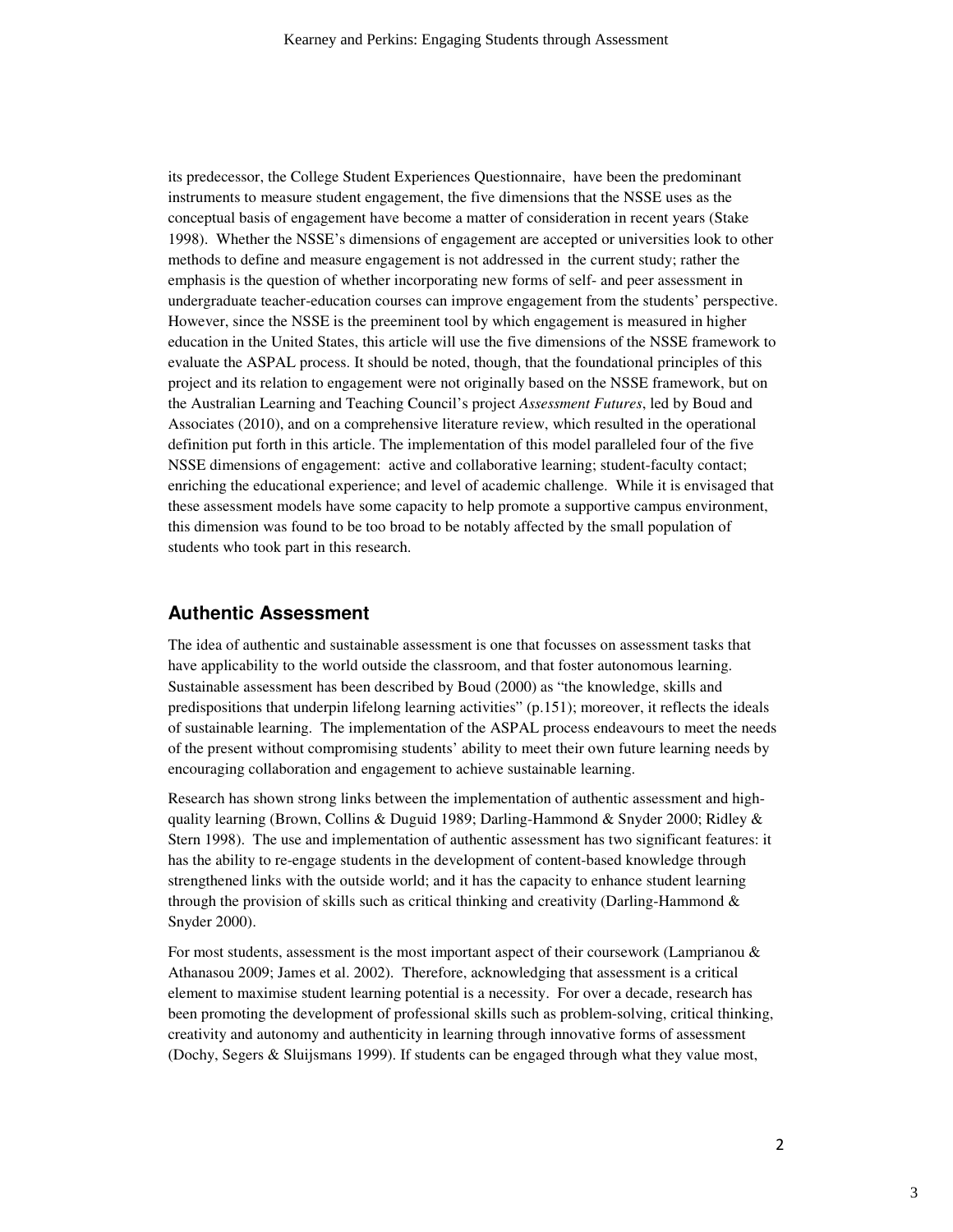then assessment should be used to encourage those skills and proficiencies that students will need, both in and out of university, to ensure their future success; this is what the ASPAL process seeks to achieve.

#### **Authentic Self and Peer Assessment for Learning (ASPAL)**

The development of the models of assessment (see Kearney 2012) was based on the seven propositions for assessment reform in higher education recommended in *Assessment 2020* (Boud & Associates 2010). Through an intensive literature review on assessment, with specific emphasis on the implementation of self- and peer-assessment at the tertiary level, informal interviews with undergraduate education students and the perceived limited levels of engagement in our own courses, a model of assessment was developed that was envisaged to have the potential to shift the ways students regard assessment and transform how it occurs. The ASPAL process (Figure 1) takes place as follows: first, students and lecturers collaboratively develop marking criteria to engage students from the outset of the assessment process and allow them to be stakeholders in the assessment process. Next, students undergo a pilot marking session to learn how to mark against criteria and come to an understanding of how to judge the level of work based on those criteria. Then two peers collaboratively mark anonymous assignments, give feedback and assign a mark as a percentage; this mark will account for 30% of the overall final grade. Students then mark their own papers against the marking criteria with the additional point of reference of their peers' assignments they had just marked; this self-assessment accounts for another 30% of the overall mark. The last stage is the lecturer's mark, which is worth 40% and acts as a moderator for the self and peer marks. The three marks together account for a cumulative total mark for the assignment; however, to ensure accountability and the integrity of the marking process, any student-generated mark that is more than 15 percentage points either above or below the tutor's mark is discounted. Finally, feedback from the peers and lecturers is disseminated in a debriefing session. While it would be ideal to involve the students in the creation of the task, institutional regulations do not allow for this. The results presented here seek to establish whether the ASPAL process is successful in engaging students in learning.

4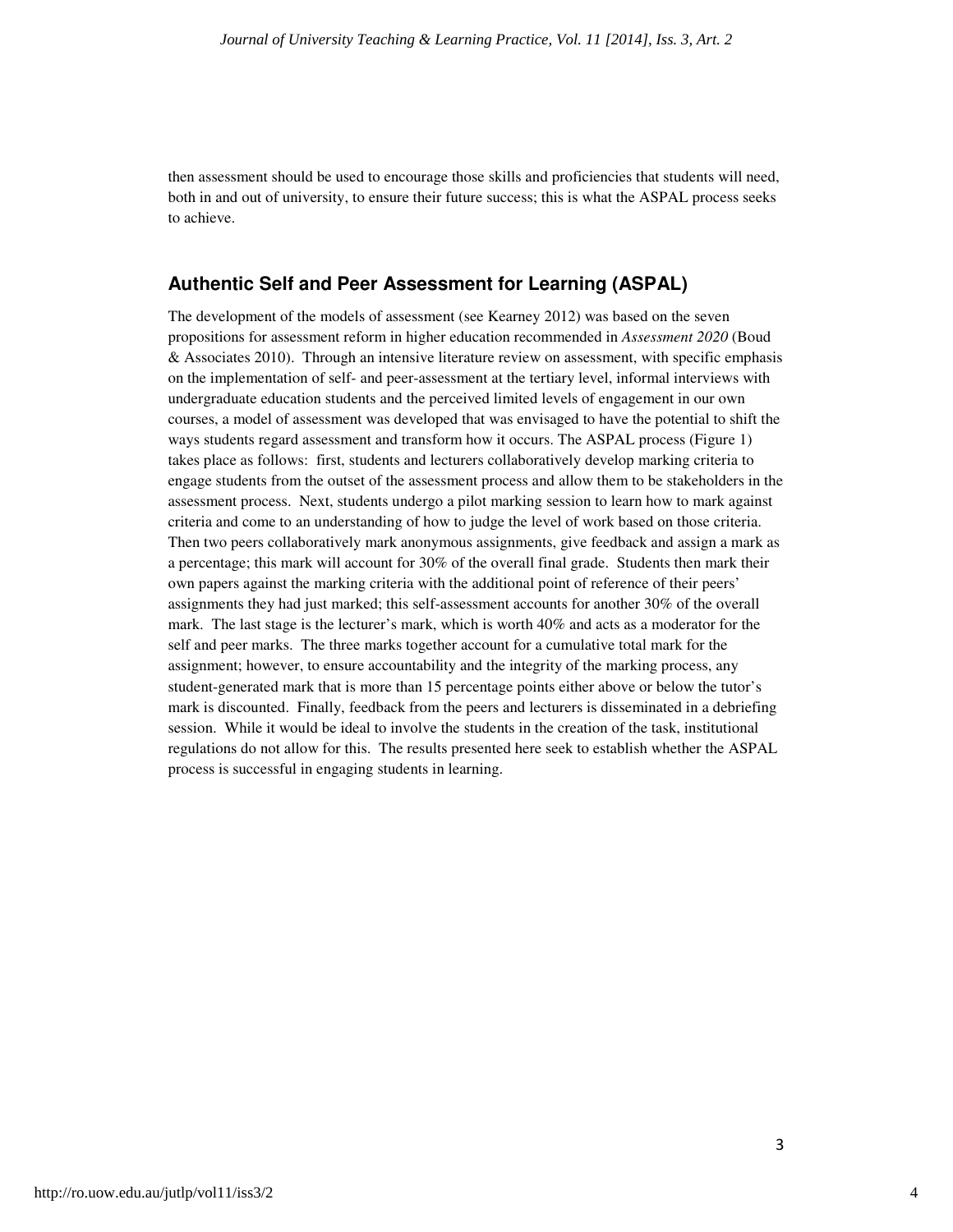



# **Methodology**

This research was conducted in a bachelor of primary education course at the University of Notre This research was conducted in a bachelor of primary education course at the University of Notre<br>Dame Australia, in Sydney. The cohort selected to participate in the research were 230 first-year students in their second semester of study. These students were chosen because they had had some experience with university assessments in their first semester, but would also have time throughout the rest of their course to undertake the process again (it is envisaged that they will do this two or three more times) to see if their judgement improved as a result of repeated exposure to the assessment process. The task was an individual task, where each student created a lesson plan for a stage three (year five or six) mathematics class.

At the beginning of the semester the process of ASPAL was explained to the students, and they were asked to complete a preliminary survey that sought to ascertain their current dispositions were asked to complete a preliminary survey that sought to ascertain their current dispositions<br>towards university assessments, engagement in their units (classes) and levels of satisfaction with various aspects of their course. The following week the students looked at exemplars of lesson various aspects of their course. The following week the students looked at exemplars of lesson<br>plans and, guided by the lecturer, practised marking those exemplars with their peers. In the third week, the students and the lecturer collaboratively developed the marking criteria that would be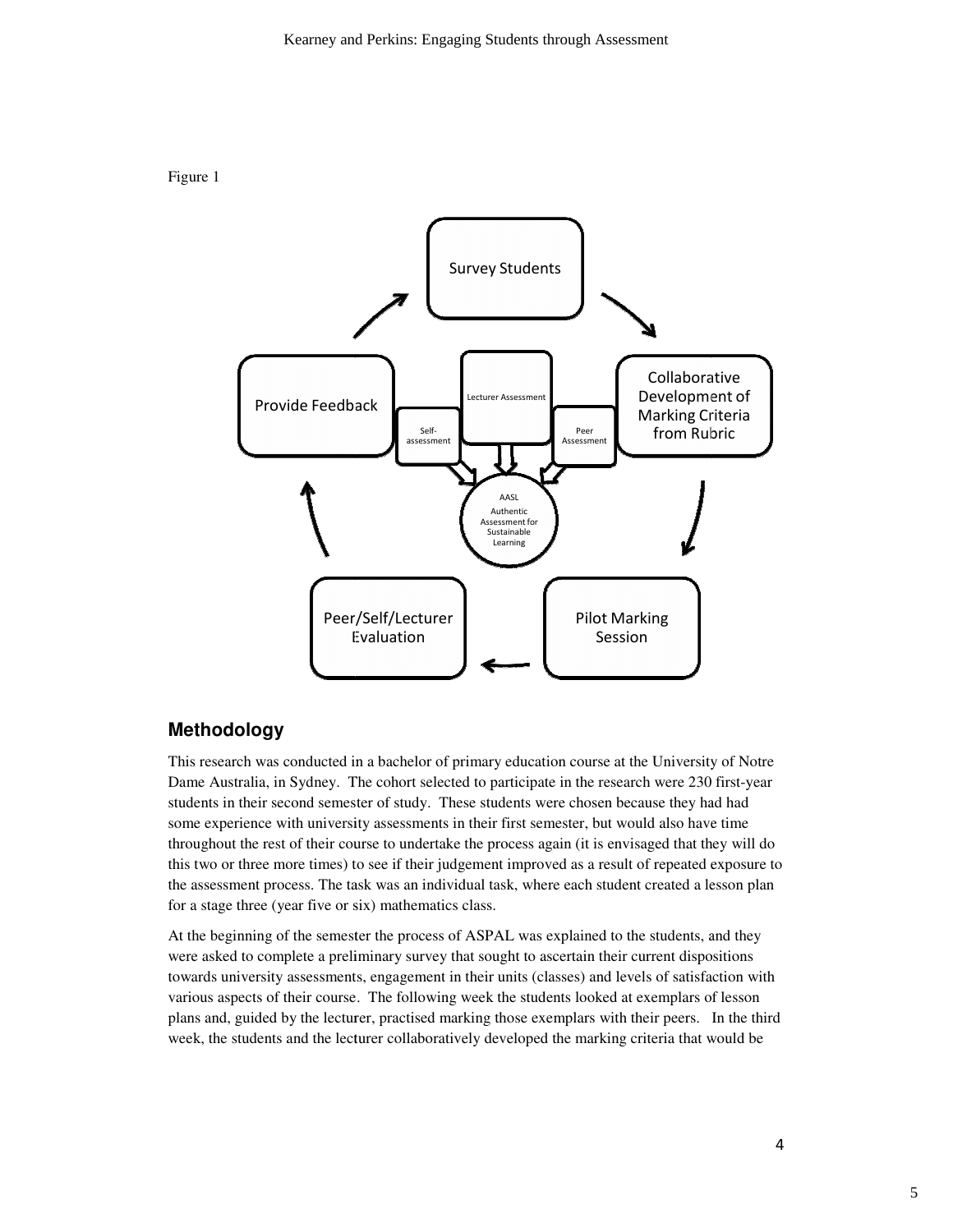used to mark the students' lesson plans. In the fourth week, the students undertook a pilot marking session, marking different exemplars so that a consensus as to the quality of the lesson plans and marks was determined; the marking criteria were also refined during this session as a result of students' feedback. Two weeks later their lesson plans were due, and the self and peer marking took place. During the last week of the unit, students were asked to fill in a post-ASPAL survey, again looking at aspects of engagement, satisfaction of their course and their experiences of assessment, this time focussing specifically on the process they undertook in their prescribed unit of study. The post-ASPAL survey comprised of questions that measured students' responses on a four-point (0-3) scale, and gave them the opportunity to provide open-ended responses to amplify their answers.

The results in this article were collected from the post-ASPAL survey, focussing specifically on students' qualitative responses to establish whether their views of assessment and engagement had been affected by undertaking the ASPAL process.

#### **Results**

While it is difficult to quantify the overall success of the model at this stage, what is sought is an examination of the aspects of the data with regard to the capacity to affect student engagement. Evaluating the data collected and collating the results revealed trends from which some generalisations can be advanced about the research and how it may be able to aid in engaging students.

The qualitative responses show that the students were positive overall in their perceptions of the ASPAL process. The students were asked four open-ended questions (Appendix 1), and 63% of students answered positively (2-3 on the four-point scale) regarding the model, while 30% answered negatively (0-1). Two aspects of the model to which the students were asked to respond were: whether they found the process beneficial to their learning; and the degree to which they felt more or less engaged with their assessments by undertaking the process. Students were also given two other opportunities to provide open-ended response: the first was a question that asked students to note any aspects of the process that were not valuable, and the second allowed for additional comments to be made. While only one of these questions asked specifically about engagement, the responses to the other questions provided valuable data with regard to engagement as defined by the NSSE; specifically, enriching the educational experience.

The data dealing specifically with engagement showed that 61.5% of respondents said that the process engaged their interest either "highly" or "very highly", and thought it would better prepare them to engage with future assessments; a further 12.8% rated it as "moderately" beneficial; and 25% regarded the process as not beneficial. A favourable response to the question is illustrated in the following statement:

Since this process I find that I am more aware now of what's expected of me in assessments and the marking criteria and how markers approach them is now more clear. I'm also no longer disappointed with a mark as I have some idea of what I'll receive.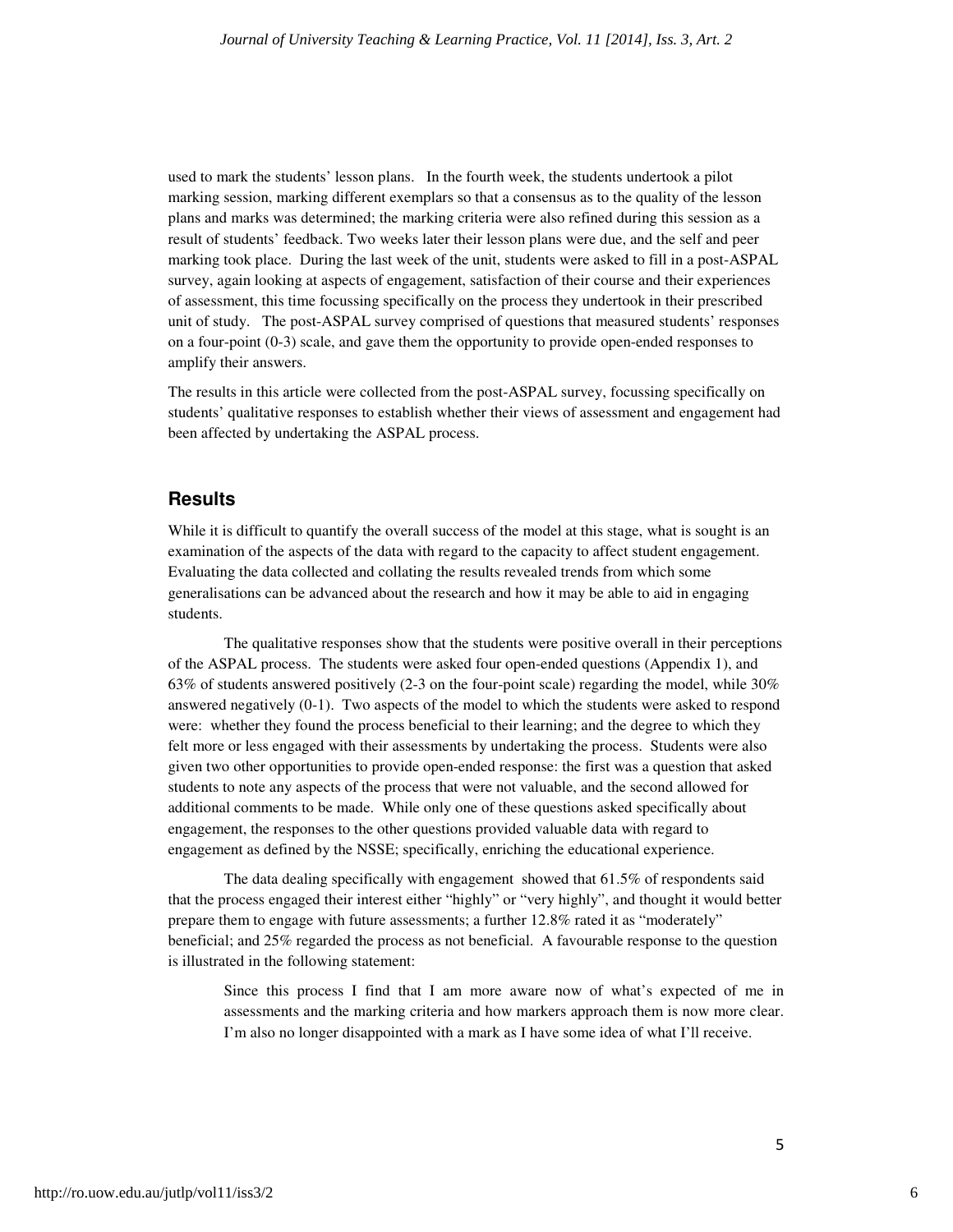#### Another reads:

It has assisted me with understanding what to look for in a given assessment task whilst allowing me to analyse my own work and use the feedback given by the fellow peers and my tutor in future assessments.

Positive responses such as these, which were accompanied by ratings for the process of 3 and 2, respectively, are indicators that the students found some value in undertaking it. Although these responses showcase the positive, many students were not as optimistic about the future benefits of this process. A favourable "moderate" response is exemplified by the following:

I think that I would be more likely to get another person to proofread my work. I already proofread my own work, but another person's perspective, I can now see, will be beneficial to my marks – assuming that they are the right person to ask.

A less favourable "moderate" response was: "I focus on marking rubrics because I could only mark from the rubric." Many of the those students who rated the benefits of undertaking this process as either moderately beneficial or not beneficial with regard to their engagement omitted the open-ended response; however, remarks from students who marked "not at all" responses included: "all the skills it aimed to achieve I already do with the exception [of] knowing what peers' assessments are like"; "what I did for this assessment did not differ from what I do for others"; and "no real learning".

Another question asked students about the benefits to their learning of undertaking the ASPAL process (question 8); the responses, in this case, were more definitive. Seventy-one percent of respondents answered that the process was beneficial to their learning and 18% that it was not; 10% of respondents noted both positive and negative aspects of the process. A commonality in the responses of students who answered positively and/or ambiguously was that they found the opportunity to see the work of their peers to be most beneficial in helping them better judge their own work.

Typical responses that exemplify this finding are: "it shows us each other's work and we are able to put our marking skills to use as well as knowing what level our work should be"; "it gives us the opportunity as students to look at what others have done and what we can improve in our own work"; and "it allows students to see what their fellow students think of their work with not just teachers, and it allows us to get feedback from both perspectives and use that for further tasks".

While these were just a few of the responses that mention the benefits offered by the opportunity to see other students' work, 82% of all respondents – including those who were negative or ambivalent – mentioned that seeing others' work was an aspect of the process they found valuable.

The negative responses for the same question expressed discontent with the model, but mostly focussed on the outcome of the task rather than the process itself. While the correlational results between the lecturer, self and peer marks on the task are yet to be analysed, the negative responses to the question regarding learning in particular refer to the inaccuracy of the marking: "there were too many problems with it. I did not find it very helpful. The marks were all different so you did not find out what your actual mark was". Another student remarked: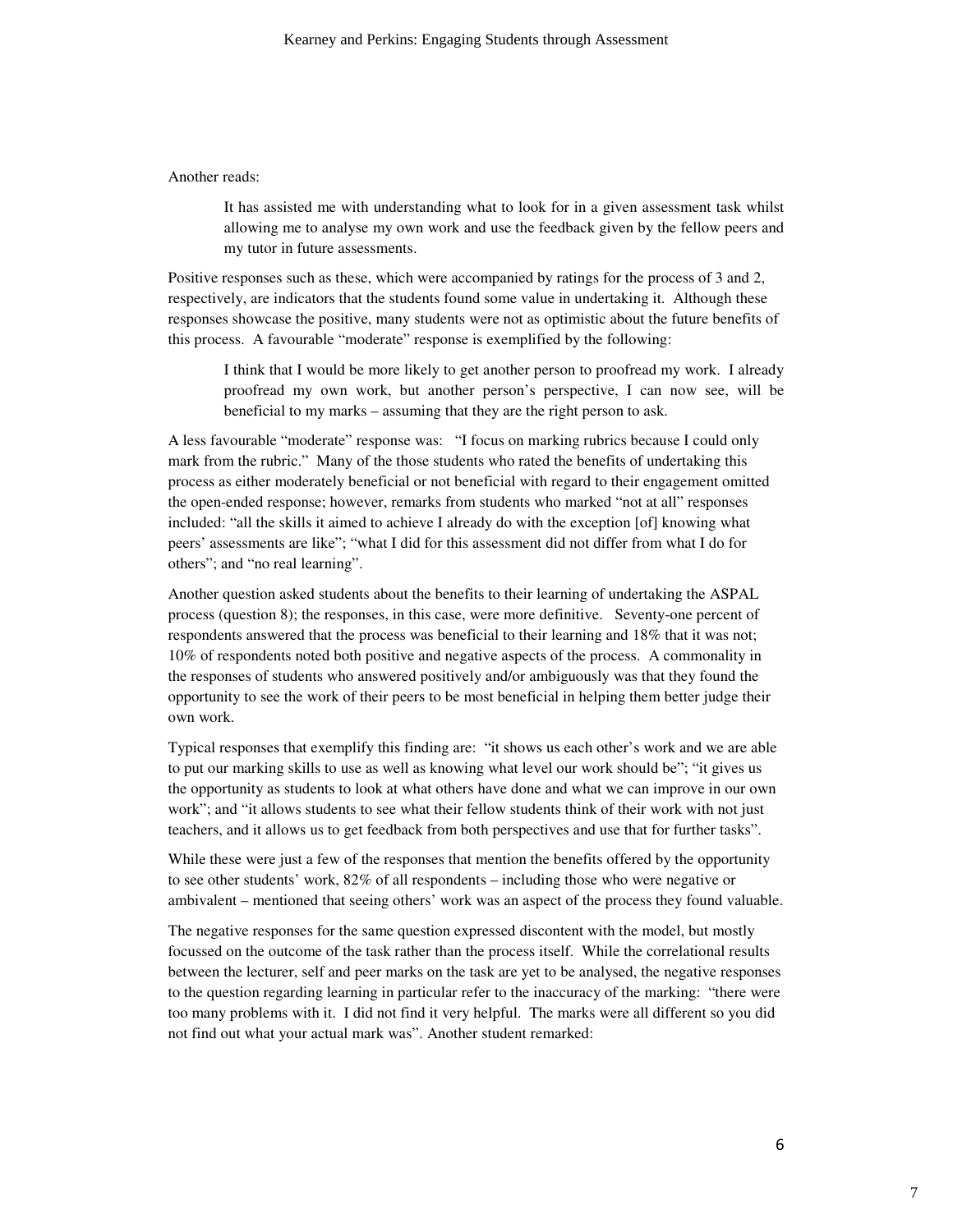Some of the marks given by students for peer assessment were way off the marks given by teachers themselves. I think there should be a few practice runs before students mark other peoples' work to understand how they should really be marking.

These responses express one of the common problems that often arise in tasks that rely on peer assessment (see Zariski 1996); however, it is hypothesised that through a continued acculturation into self- and peer assessment throughout the students' course, these problems can be mitigated by improving students' judgement. One of the factors that led to choosing a first-year cohort to participate in the study was that there would be time to change the culture of learning and build upon their first year's experience to improve their skills of judgement over time, resulting in a better prepared teacher for the classroom, where judgement and discernment are critical professional skills.

Initial feedback from colleagues on the post-ASPAL survey revealed that the questions could be perceived as positively geared, which according to Esterman (2003) is a shortcoming of the fourpoint scale. Despite the possibility of positively gearing the questions, the intent was to force students to take a stance, rather than opting for an ambivalent or neutral response, as is more common in five- or seven-point scales (Esterman 2003). Rather than revising the scale, the decision was made to include a question specifically asking for comments about the negative aspects of the model to gain critical feedback in relation to the process from the students' perspective. Not surprisingly, this question provided the most constructive and useful feedback on the survey. It should be noted, however, that while the feedback received from this question was valuable, only 40% of respondents responded to it. Since 60% of respondents did not answer it, it can be speculated that those who chose to omit the question found some value in undertaking the ASPAL process. Examining these responses provides a good indication of what, from the students' point of view, needs improvement:

Where to start…. I didn't like it for the most part. There was more pilot-marking required – [an] example from each of the grades would have been extremely beneficial. There wasn't enough time allocated to mark the papers. The fact that we had to hand one in before marking the next one meant that there was no correction of marks allowed.

Another student remarked:

I found that there was not enough time to analyse the work, and give the best feedback possible to the student whose work I was marking.

Both of these comments exemplify the responses received: 25% of students commented that there was not enough time to properly grade the tasks, while 15% said that more pilot marking was required. This is incredibly useful feedback for improving the process for future cohorts.

The last question, which asked for "additional comments", not only provided valuable constructive feedback, but allowed students the opportunity to expand on their impressions of the ASPAL model. Although only 34% of respondents answered this last question, 90% of their comments were encouraging. The positive responses to this question helped confirm earlier remarks with regard to both the aspects that students found beneficial and those that needed improvement. One such response was: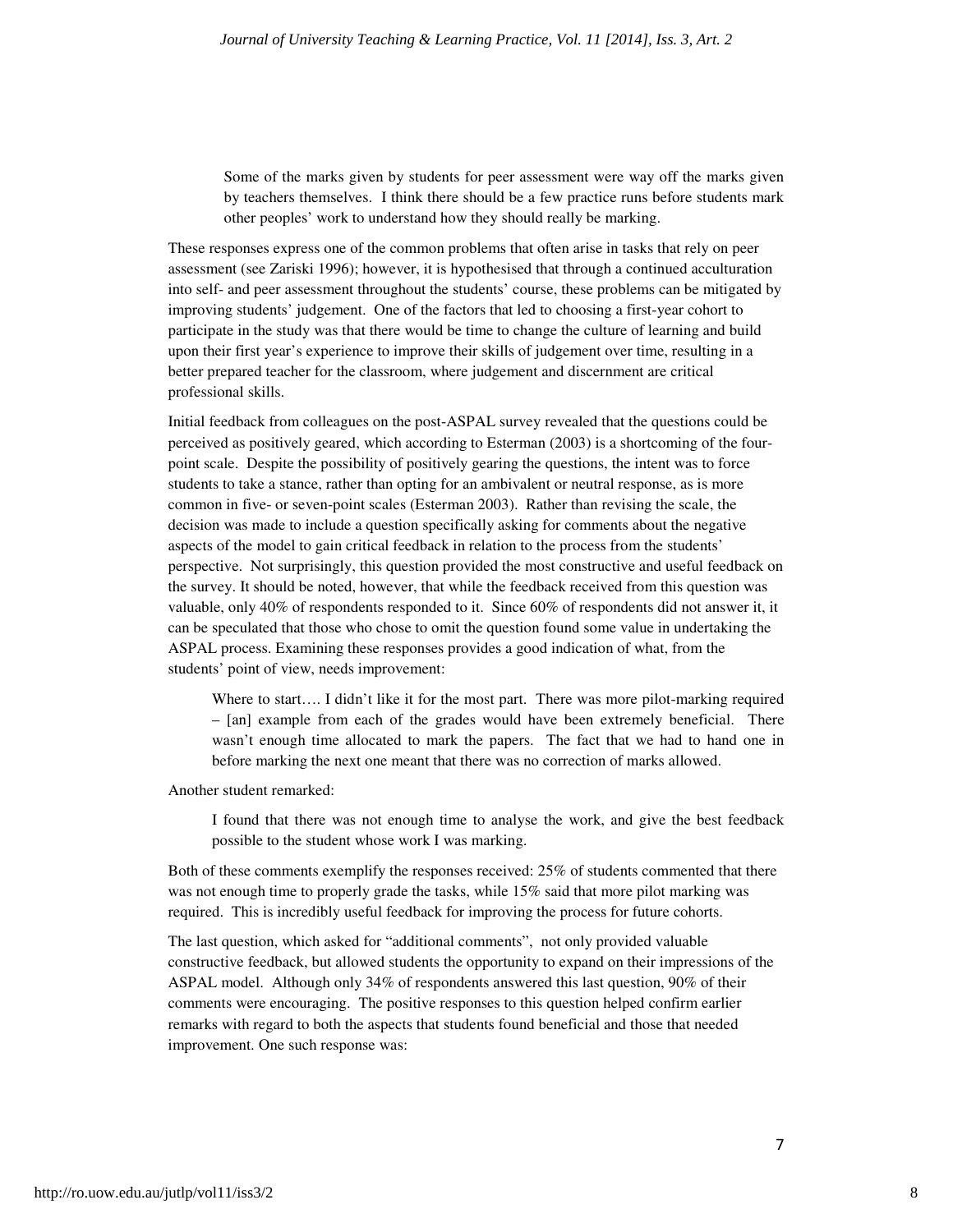It was an interesting experience to be a part of. I think the more it is incorporated the easier it would be to get more people involved, yet hard to motivate a lot of people to start with.

Another student discussed both positives and negatives:

I found this assessment model interesting and enjoyable. The time constraints did impact on the way I marked the assessments I was given; however, I believe I did mark consistently with the aid of the rubric. I found this to be a beneficial form of assessment and would definitely take part in it again. Thank you.

Lastly, a student discusses how their perception changed over the duration of the unit:

Before taking part I didn't quite understand or like the idea of the ASPAL model; however, after taking part in the process I now have a greater understanding what this process teaches individuals and its positive effects on all future assessments.

This last comment encapsulates the impact on students envisaged through the implementation of the model. A degree of resistance and scepticism was anticipated from students when the model was introduced; however, the way in which most students were able to embrace the process and try to see the positive impacts it could have on their future learning has made the process and the challenges involved in implementing the model worthwhile.

### **Discussion and Implications**

According to Bloxham and Boyd (2007) assessment has four purposes: certification, student learning, quality assurance and lifelong learning capacity. While the ASPAL process does not meet the criteria for certification or quality assurance, student learning and lifelong learning capacity are at its core. Assessment practices such as these that allow for, encourage and foster both formative and summative collaborative practices are not meant to replace assessments for certification and quality assurance; rather, when universities use such assessments in conjunction, they have the capacity to maintain standards and accountability while engaging students and cultivate their learning. Although it is believed that the implementation of these models of assessment over time have greater capacities than simply increasing engagement (Kearney & Perkins 2011), the purpose of this article is to present the qualitative data to establish whether students were more engaged in their learning as a result of undertaking the process.

This article does not seek to be conclusive with regard to whether or not the ASPAL process was successful in engaging students in the assessment process; rather, it seeks to open a discussion with regard to self- and peer assessments and their capacity to engage students. There has been ongoing demand for the reform of assessment at both school level (Hargreaves, Earl & Schmidt 2002) and in higher education (Bloxham & Boyd 2007). These reforms, specifically in Australia, encourage educators to meet the learning needs of their students to better prepare them for their careers (Boud 2010; Darling-Hammond, Wei, Andree, Richardson & Orphanos 2009). Through the implementation of the ASPAL model, students experience something they may not have undergone before, which, whether beneficial or otherwise, seeks to expand their educative experience and encourage ingenuity within their own practice. The advantage of implementing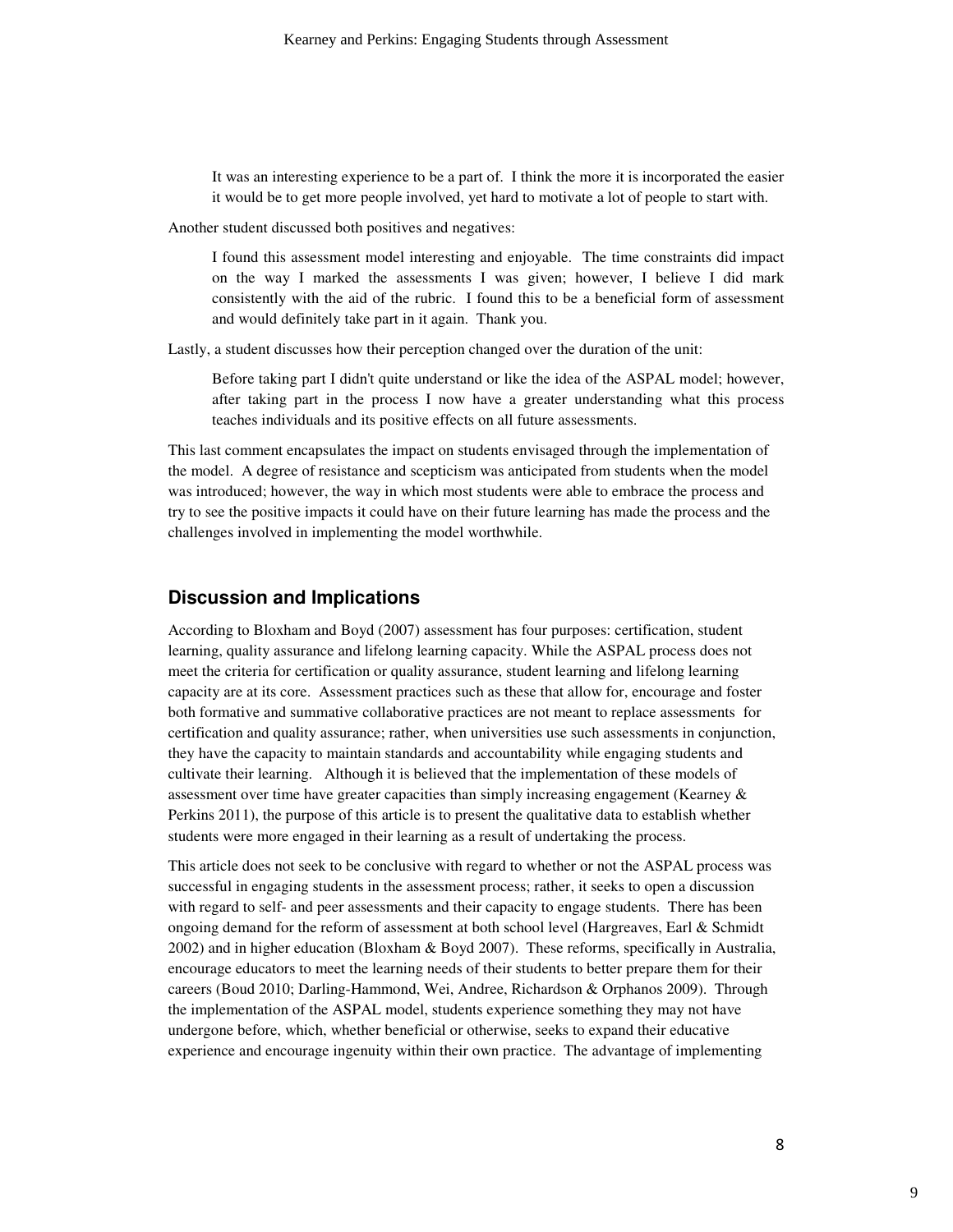ASPAL with pre-service teachers is that the process of marking and evaluating assignments is an authentic professional skill. However, it is believed that these models can be adapted across a spectrum of fields and could be applied at all levels, with some contextual variation, to promote the generic skills all students require to thrive.

The analyses of these results provide a glimpse into the capacity for assessment practices such as this one to engage students not only in the assessment process, but also, more broadly, into other aspects of their learning. The results, while predominantly positive, cannot definitively classify this first implementation of the model as a success; rather, what can be ascertained from these results is openness on behalf of a significant proportion of students to new methods of assessment that attempt to be more transparent and authentic and to involve students in the process of their own learning.

Trends that developed from the qualitative responses will be integral in the improvement of this process over time; three such categories that emerged were: the time given to peer-assess; the quality and thoroughness of the pilot marking; and the students' motivation to engage with the process. Specifically, the need to give students the opportunity to collaborate with one another and see other students' work was an essential outcome of the research, and one which 82% of respondents found to be beneficial. This is significant with regard to ASPAL's impact on engagement for a number of reasons. One of the driving forces in the implementation of this model was for students to actively collaborate and learn from one another. One of the five dimensions in the NSSE framework of engagement is active and collaborative learning, which from the students' perspective was the most beneficial aspect of the process. This helps to validate the ASPAL model to improve student engagement, but does not go as far as to suggest a causal relationship.

The implications for the use of the model and reasons why it could be more broadly employed are varied. Specifically with regard to education students, the task itself and the process undertaken replicate classroom practices, thus making the entire process authentic to the students' future work. Although the task and the process were created for use with education students, interest in the model has been wide-ranging. Involving students throughout the entire assessment process means that they become stakeholders in the learning process; rather than being assessed, students learn through conducting assessments. In any course where the process of learning is at least equally as important as the content learned, the ASPAL process could be beneficial in engaging students in their learning.

The process in its initial implementation was clunky and burdensome to the lecturers who implemented it; however, with more time, and implementation in tutorials rather than lectures, we believe the process can be streamlined and integrated better into students' courses. For example, for the students to be able to mark their peers' work, they were required to hand in three copies of their tasks, which were then manually coded with a unique number to ensure anonymity during the peer-marking phase; this process took far too long and could be better managed.

Despite certain shortcomings in its initial implementation, the process improves itself every time it is implemented. By surveying students both before and after the process, we were able to gain insight into student perceptions about it; this has provided, and will continue to provide, critical

9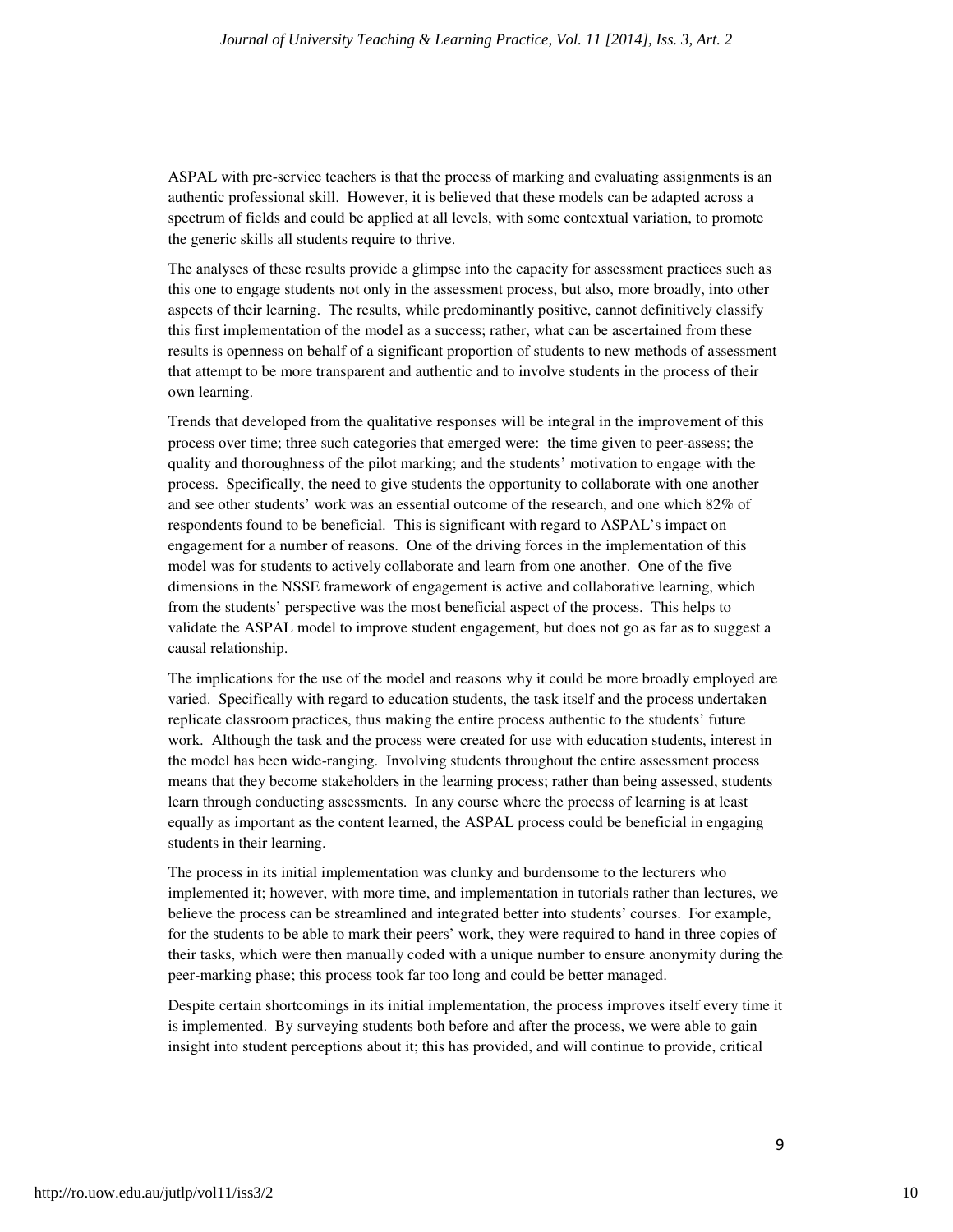feedback for improving the model so that it continues to meet students' evolving needs. ASPAL is an ever-changing process; the model proposed seeks to open a dialogue of assessment between teachers and students so that assessment can better meet the current and future needs of all stakeholders.

### **References**

Assessment Reform Group 2002. *Assessment for Learning: 10 Principles.* Viewed 10 October 2012 at http://www.qca.org.uk/libraryAssets/media/4031\_afl\_principles.pdf.

Association of American Colleges (AAC) 1985. *Integrity in the college curriculum: a report to the academic community*, AAC, Washington, DC.

Atweh, B, Bland B C, Carrington, S B & Cavanagh, R 2008. School disengagement: its constructions, investigation and management. In Peter, J (ed.), *AARE International Education Research Conference*, 25-29 November 2007, Fremantle, WA.

Bloxham, S & Boyd, P 2007. *Developing effective assessment in higher education: a practical guide*, Open University Press McGraw-Hill Education, Berkshire.

Boud, D & Associates 2010. *Assessment 2020: Seven propositions for assessment reform in higher education*, Australian Learning and Teaching Council, Sydney.

Boud, D J & Falchikov, N 2006. Aligning assessment with long-term learning. *Assessment and Evaluation in Higher Education*, vol. 31, no. 4, pp. 399-413.

Boud, D 2000. Sustainable assessment: rethinking assessment for the learning society. *Studies in Continuing Education*, vol. 22, no. 2, pp. 151-167.

Boud, D 1990. Assessment and the promotion of academic values. *Studies in Higher Education*, vol. 15 no. 1, pp. 101-111.

Boud, D J & Holmes, W 1981. Self and peer marking in an undergraduate engineering course. *IEEE Transactions On Education,* vol. 24, no. 4, pp. 267-274.

Brint, S, Cantwell, A & Hanneman, R 2008. The two cultures of undergraduate academic engagement. *Research in Higher Education,* vol. 49, no. 5, pp. 383-402.

Brown, J S, Collins, A & Duguid, P 1989. Situated cognition and the culture of learning. *Educational Researcher*, vol.18, no.1, pp. 32-41.

Chickering, A W & Gamson, Z F 1987. Seven principles for good practice in undergraduate education. *AAHE Bulletin*, vol. 39, pp. 3-7.

Darling-Hammond, L, Chung Wei, R, Andree, A, Richardson, N & Orphanos, S 2009. *Professional learning in the learning profession: A status report on teacher development in the United States and abroad*, National Staff Development Council, Washington DC.

Darling-Hammond, L & Snyder, J 2000. Authentic assessment of teaching in context. *Teaching and Teacher Education,* vol. 16, pp. 523-545.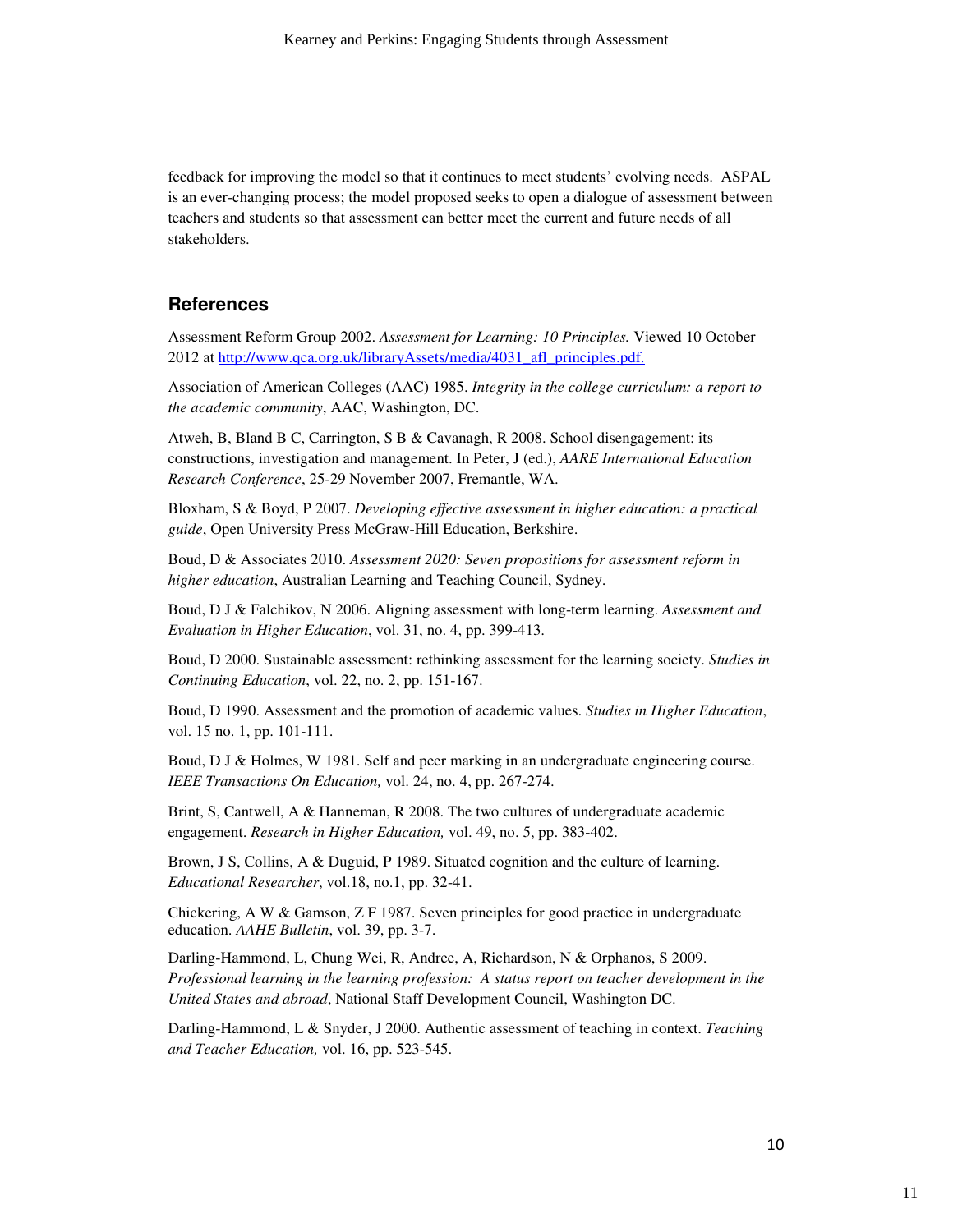Deci, E L & Ryan, R M 1985. *Intrinsic motivation and self-determination in human behaviour*, Plenum, New York.

Dochy, F, Segers, M & Sluijsmans, D 1999. The use of self-, peer and co-assessment in higher education: a review. *Studies in Higher Education*, vol. 24, no. 3, pp. 331-350.

Edutopia (Producer) 1997. Howard Gardner on multiple intelligences. Viewed \ 12 January 2012 at <http://www.edutopia.org/multiple-intelligences-howard-gardner-video?page=1.

Esterman, A 2003. The Likert Scale. *Australasian Epidemiologist*, vol. 10, no. 2, pp. 46-53.

Fredricks, J A, Blumenfeld, P C & Paris, A H 2004. School engagement: potential of the concept, state of the evidence. *Review of Educational* Research, vol. 74, no. 1, pp. 59-109.

Graff, G 2009. Why assessment?. *Pedagogy: Critical Approaches to Teaching Literature, Language, Composition, and Culture*, vol. 10, no. 1, pp. 153-165.

Hargreaves, A, Earl, L & Schmidt, M 2002. Perspectives on alternative assessment reform. *American Educational Research Journal,* vol. 39, no. 1, pp. 69-95.

James, R, McInnis, C & Devlin, M 2002. *Assessing learning in Australian universities*, Centre for the Study of Higher Education, University of Melbourne, Melbourne.

Joughin, G 2010. The hidden curriculum revisited: A critical review of research into the influence of summative assessment on learning. *Assessment & Evaluation in Higher Education,* vol. 35, no. 3, pp. 335-345.

Kearney, S 2012. Improving engagement: the use of "Authentic Self-and Peer-Assessment for Learning" to enhance the student learning experience. *Assessment and Evaluation in Higher Education*, vol. 38, no. 7, pp. 875-891.

Kearney, S P & Perkins T 2011. Developing students' capacity for innovation, creativity and critical thinking through contemporary forms of assessment. Proceedings of the 9<sup>th</sup> Annual Hawaii International Conference on Education 2011. ISSN#:1541-5880.

Kuh, G D 2003. What we are learning about student engagement from NSSE. *Change*, vol. 35, no. 2, pp. 24-32.

Lamprianou, I & Athanasou, J A 2009. *A teacher's guide to educational assessment*, Sense Publishers, Rotterdam.

Ridley, K L & Stern, B S 1998. Using authentic assessment and qualitative methodology to bridge theory and practice. *The Educational Forum*, vol. 62, no. 2, pp. 178-185.

Rimer, S 2007. Harvard task force calls for new focus on teaching and not just research. *The New York Times*, 10 May. Viewed 14 November 2010 at

http://www.nytimes.com/2007/05/10/education/10harvard.html.

Shepard, L A 2000. The role of assessment in a learning culture. *Educational Researcher,* vol. 29, no. 7, pp. 4-14.

11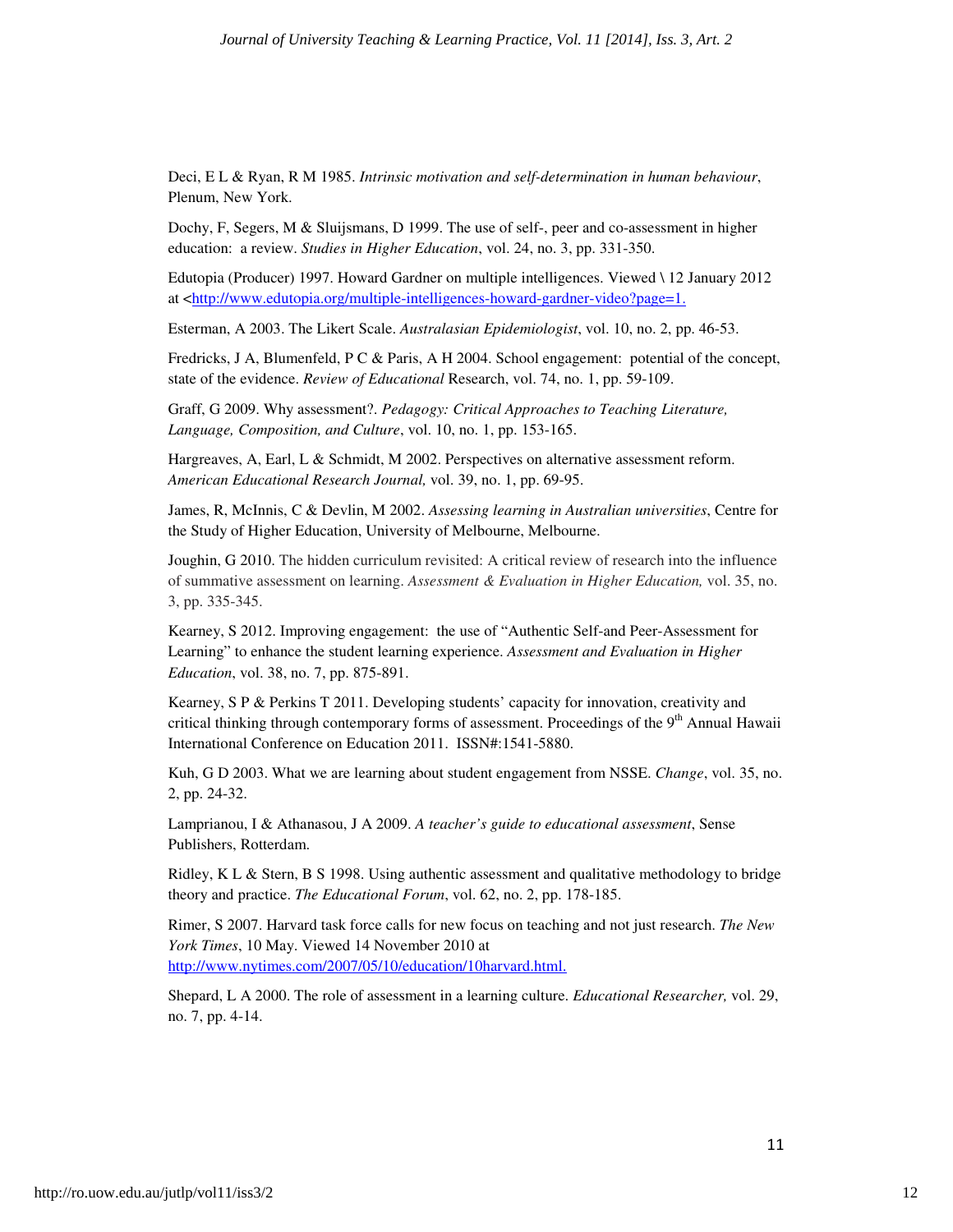Sheppard, S L 2011 School engagement: a "Danse Macabre"?. *Journal of Philosophy of Education*, vol. 45, no. 1, pp. 111-123.

Skinner, E A, Kindermann, T A & Furrer, C J 2009. A motivational perspective on engagement and disaffection. *Educational and Psychological Measurement,* vol. 69, no. 3, pp. 493-525.

Stake, R 1998. Some comments on assessment in U.S. education. *Education Policy Analysis Archives,* vol. 6, no. 14, pp.1-8.

Sternberg, R J, 2007. Assessing what matters. *ASCD,* vol. 65, no. 4, pp. 20-26.

Yung Tae Kim 2009, Building a new culture of teaching and learning. Viewed 17 March 2011 at http://drtae.org.

Zariski, A 1996. Student peer assessment in tertiary education: promise, perils and practice. In Abbott, J & Willcoxson, L (eds.), *Teaching and learning within and across disciplines*, p189-200. Proceedings of the 5th Annual Teaching and Learning Forum, Murdoch University, Perth.